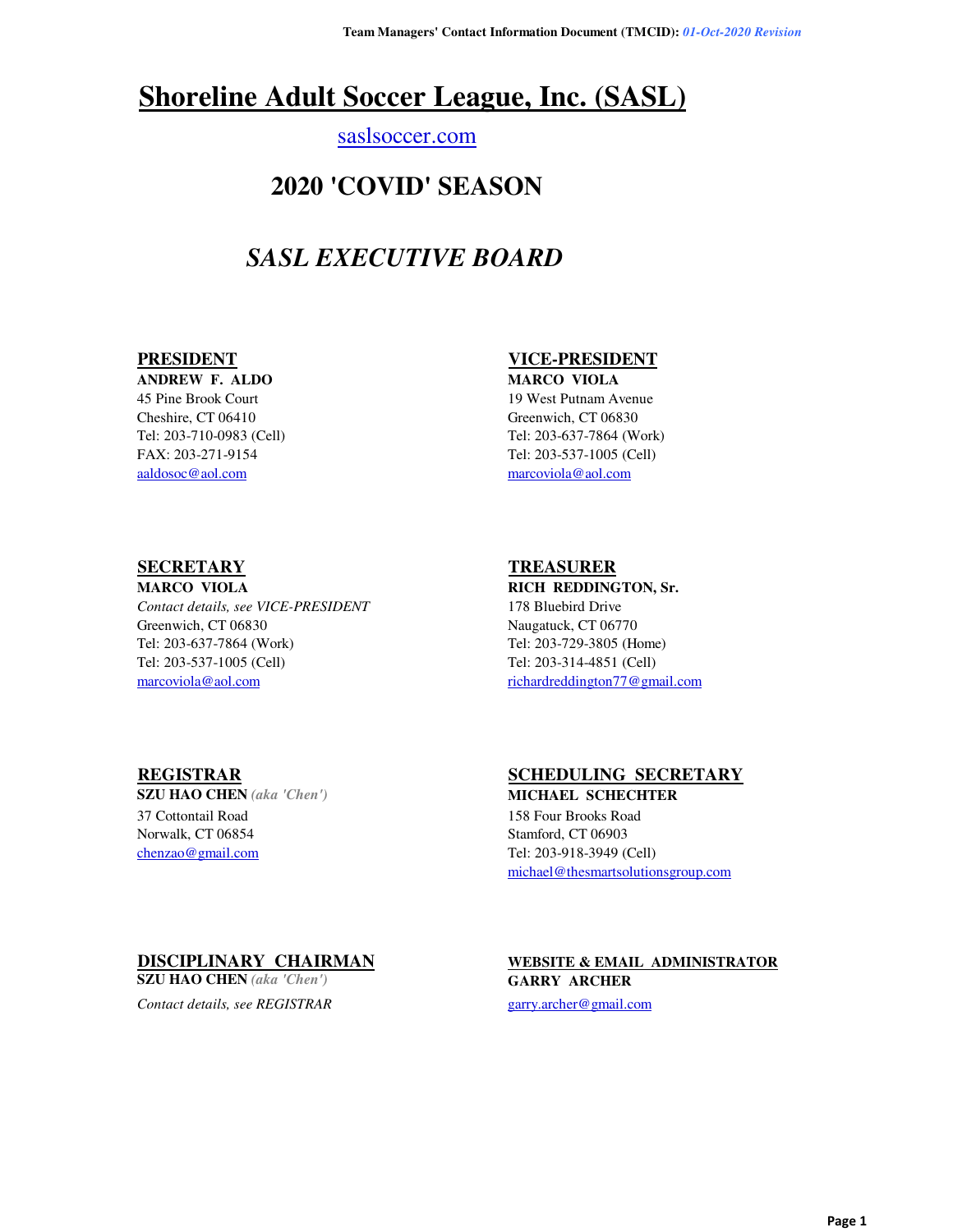| <b>SASL OVER-30s</b>                                                                 |                                             | <b>DIVISION 'A'</b>                          |
|--------------------------------------------------------------------------------------|---------------------------------------------|----------------------------------------------|
| TEAM                                                                                 | <b>MANAGER</b>                              | <b>ASSISTANT MANAGER</b>                     |
| CLINTON F.C.                                                                         | <b>JASON DIGIANDOMENICO</b>                 | <b>JOHN ORSINA</b>                           |
|                                                                                      | 28 Valley Road                              | 398 McVeagh Road                             |
| 1st shirt: White // 2nd shirt: Black                                                 | Clinton, CT 06413                           | Westbrook, CT 06498                          |
| Primary field: Indian River Sports Complex, Clinton, CT                              | 203-627-4199 (Home)                         | 860-227-4287 (Home & Work)                   |
| [The artificial turf field]                                                          | 203-643-0091 (Work)                         |                                              |
| Alternate field: Indian River Sports Complex, Clinton, CT                            |                                             |                                              |
| [The natural grass field]                                                            | jdigiandomenico@gmail.com                   | jorsina@westbrookblock.com                   |
|                                                                                      |                                             |                                              |
| CLUB NAPOLI S.C.                                                                     | <b>JOE GELOSO</b>                           | <b>FEDELE MENESELLO</b>                      |
| 1st shirt: Yellow // 2nd shirt: Red & White                                          | 19 Chamberlain Court                        | 71 Fallon Drive                              |
|                                                                                      | Cheshire, CT 06410                          | North Haven, CT 06473<br>203-530-4213 (Cell) |
| Field: Quinnipiac Park, Cheshire, CT                                                 | 203-996-1968 (Home)                         |                                              |
| Alternate field: Post University, Waterbury, CT                                      | jgigo@aol.com                               | menesel $\log 2$ @gmail.com                  |
|                                                                                      |                                             |                                              |
| DANBURY UNITED S.C.                                                                  | MANNY CIPRIANO                              | XAVY EGURBIDE                                |
|                                                                                      | 8 Old Stadley Rough Road                    | 51 Glenwood Rd                               |
| 1st shirt: Red // 2nd shirt: White                                                   | Danbury, CT 06811-3322                      | Weston, CT 06883                             |
|                                                                                      | 203-798-6300 (Home)                         | 203-521-6065 (Cell)                          |
| Field: Portuguese Cultural Center, Danbury, CT                                       | 203-313-0411 (Cell)                         |                                              |
|                                                                                      | mannycip@aol.com                            | xavier@freeagents.com                        |
| F.C. SHELTON                                                                         | <b>FRANCO FRANZESE</b>                      | <b>MARCO MARINI</b>                          |
|                                                                                      | 277 Eagles Landing                          | 8 Grace Moore Road                           |
| 1st shirt: Orange // 2nd shirt: Black                                                | Shelton, CT 06484                           | Sandy Hook, CT 06482                         |
|                                                                                      | 203-855-5855 (Work)                         | 203-613-8084 (Cell)                          |
| Primary field: Nike Recreation Fields ("Nike Site"), Shelton, CT 203-414-8650 (Cell) |                                             |                                              |
| Alternate field: Short Beach Park, Stratford, Stratford, CT                          |                                             |                                              |
| [Bunnell High School is an artifical turf field]                                     | fdfdesign@icloud.com                        | mmarini 12@yahoo.com                         |
| <b>GREENWICH ARSENAL S.C.</b>                                                        | <b>MAX DE PAOLA</b>                         | <b>ERIC BLOMBERG</b>                         |
|                                                                                      | 399 Main Avenue, Apt. 326                   | 97 Richards Avenue, Apt. A7                  |
| 1st shirt: Red // 2nd shirt: White                                                   | Norwalk, CT 06851                           | Norwalk, CT 06854                            |
| Primary field: Cos Cob Park, Cos Cob, CT                                             | 617-905-2115 (Cell)                         | 203-500-2044 (Cell)                          |
| [Greenwich Cos Cob Park is an artifical turf field]                                  |                                             |                                              |
| Alternate field: Greenwich High School, Greenwich, CT                                |                                             |                                              |
| [Greenwich High School is an artifical turf field]                                   | maxdepaola@gmail.com                        | eblomberg@blomberglaw.com                    |
|                                                                                      |                                             |                                              |
| NAUGATUCK FUSION S.C.                                                                | <b>RENATO DaSILVA</b>                       | <b>JOE DaSILVA</b>                           |
|                                                                                      | 63 Homestead Lane                           | 1042 Summit Road                             |
| 1st shirt: Red // 2nd shirt: Black                                                   | Brookfield, CT 06804<br>203-808-3601 (Cell) | Cheshire, CT 06410<br>203-565-3088 (Cell)    |
| Field: City Hill Middle School, Naugatuck, CT                                        | 203-431-6844 (Work)                         |                                              |
|                                                                                      | Renato24d@yahoo.com                         | Jd0770@yahoo.com                             |
|                                                                                      |                                             |                                              |
| NEWTOWN SALTY DOGS S.C.                                                              | <b>SCOTT KELLERMAN</b>                      | <b>JASON GREASLEY</b>                        |
|                                                                                      | 170 Scenic Court                            | 14 Country Hollow Road                       |
| 1st shirt: Green // 2nd shirt: White                                                 | Cheshire, CT 06410                          | Naugatuck, CT 06770                          |
| Primary field: Treadwell Park, Newtown, CT                                           | 203-984-4972 (Cell)                         | 203-240-3195 (Cell)                          |
| [Treadwell Park is an artifical turf field]                                          | skellermannhi23@gmail.com                   | greasley $1@$ gmail.com                      |
| Alternate field: Newtown High School, Newtown, CT                                    |                                             |                                              |
| STAMFORD F.C.                                                                        | <b>JORDAN WOMACK</b>                        | <b>JONATHAN "BUCK" SMITH</b>                 |
|                                                                                      | 24 Sandy Lane                               | 76 Shippan Avenue Ext.                       |
| 1st shirt: Navy Blue // 2nd shirt: White with Red Hoops                              | Stamford, CT 06905                          | Stamford, CT 06902                           |
| Field: West Beach Field, Stamford, CT                                                | 203 979-1230 (Cell)                         | 646-761-7806 (Cell)                          |
| [Fields at West Beach Park are artificial turf fields]                               | stamfordfco30@gmail.com                     | Buckwild08@yahoo.com                         |
| VASCO DA GAMA C.C.                                                                   | <b>DAVID ATILHO</b>                         | <b>MOISES PRIETO</b>                         |
|                                                                                      | 9 Jog Hill Road                             | 214 Popes Island Road                        |
| 1st shirt: Black // 2nd shirt: White                                                 | Trumbull, CT 06611                          | Milford, CT 06461                            |
| Primary field: Veterans Memorial Park, Bridgeport, CT                                | 203-954-9684 (Cell)                         | 203-675-1850 (Cell)                          |
| [Veterans Memorial Park is an artificial turf field]                                 |                                             |                                              |
| Alternate field: Central High School, Bridgeport, CT                                 | $d$ maconstruction@gmail.com                | $moise$ sprieto $05@$ gmail.com              |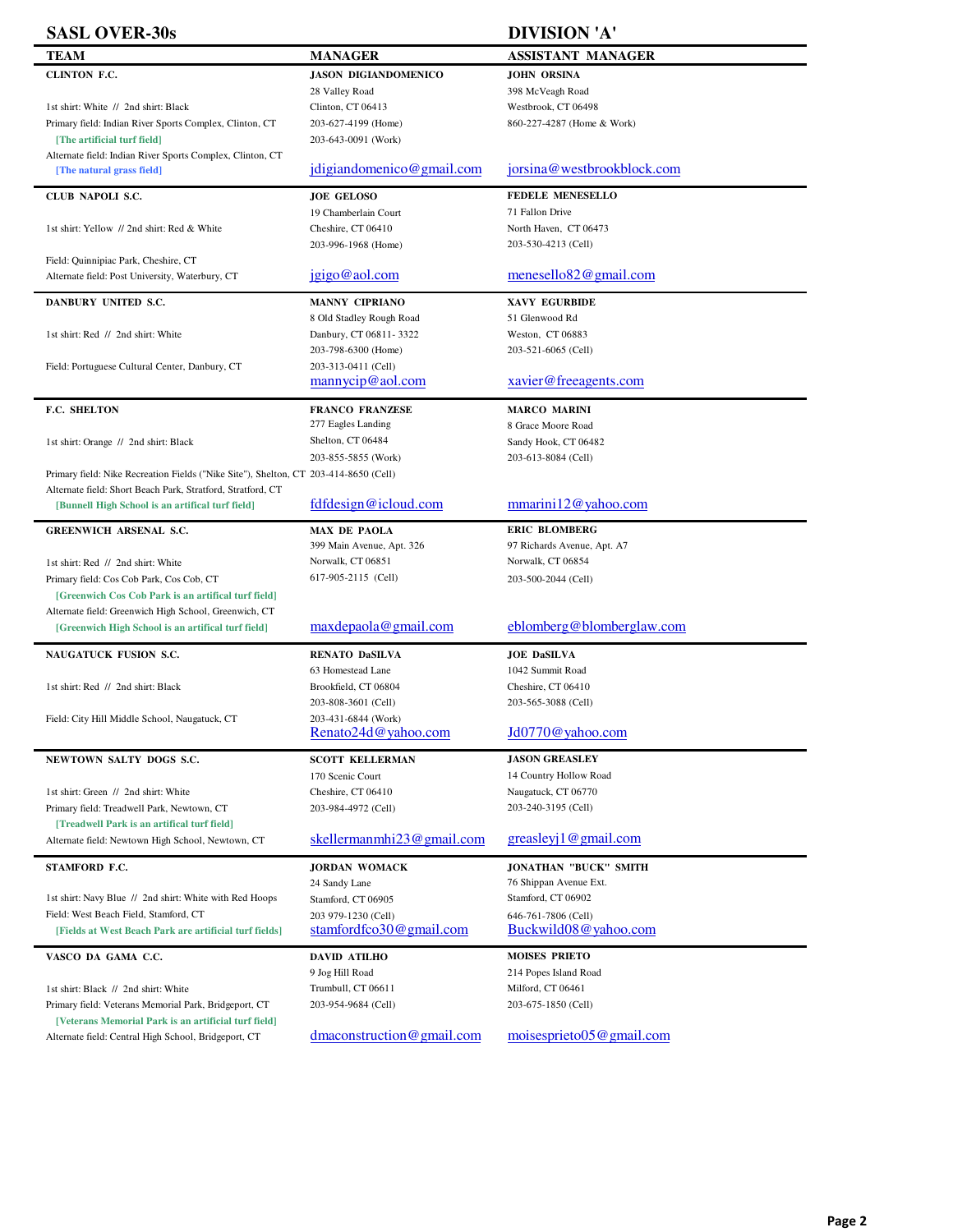| <b>SASL OVER-30s</b>                                                 |                              | <b>DIVISION 'B'</b>                     |
|----------------------------------------------------------------------|------------------------------|-----------------------------------------|
| <b>TEAM</b>                                                          | <b>MANAGER</b>               | <b>ASSISTANT MANAGER</b>                |
| CLUB INDEPENDIENTE S.C.                                              | <b>VISAR GJELOSHI</b>        | PHIL WASHBURN                           |
|                                                                      | 93 Phelps Drive              | 147 Whitney Street                      |
| 1st shirt: White // 2nd shirt: Grey                                  | Hamden, CT 06514             | Hartford, CT 06105                      |
| Primary field: Woodruff Family YMCA (opposite Platt Tech in Milford) | 475-224-8580 (Cell)          | 860-7190 (Cell) WE NEED COMPLETE NUMBER |
| [Woodruff Family YMCA is an artificial turf field]                   |                              |                                         |
| Alternate field: Jonathan Law High School                            | gjeloshivisar@gmail.com      | thesoccergenearationacademy@gmail.com   |
| HAMDEN ALL STARS S.C.                                                | <b>ERNEST ADDI</b>           | <b>CHEIKH DIAKHATE</b>                  |
|                                                                      | 72 Morning Glory Drive       | 106 Battis Road                         |
| 1st shirt: Blue // 2nd shirt: White                                  | Middletown, CT 06457         | Hamden, CT 06514                        |
|                                                                      | 860-613-2918 (Home)          | 203-843-3035 (Cell)                     |
| Field: West Woods School, Hamden, CT                                 | 203-492-8095 (Work)          |                                         |
|                                                                      | 203-500-6927 (Cell)          |                                         |
|                                                                      | ernest.a.addi@medtronic.com  | mr.cheikhdiakhate@gmail.com             |
| MILFORD AMIGOS S.C.                                                  | <b>CORMAC BYRNE</b>          | <b>JAMES MURPHY</b>                     |
|                                                                      | 7 Holcomb Street             | 86 Barbara Drive                        |
| 1st shirt: White & Blue // 2nd shirt: Red                            | West Haven, CT 06516         | Milford, CT 06460                       |
|                                                                      | 203-531-1588 (Work)          | 203-848-5684 (Cell)                     |
| Field: Pease Road Field, Woodbridge, CT                              | 203 218 5951 (Cell)          |                                         |
|                                                                      | cbyrne@jbmparch.com          | mynameiscoachmurphy@yahoo.co.uk         |
| MILFORD TUESDAY S.C.                                                 | <b>ERIC DEYLE</b>            | <b>DANIEL CUMMINGS</b>                  |
|                                                                      | 97 University Drive          | 95 Valley Road                          |
| 1st shirt: Black // 2nd shirt: Red                                   | Fairfield, CT 06824          | Westport, CT 06880                      |
|                                                                      | 607-592-1439                 | 720-308-2780 (Cell)                     |
| Primary field: Peck Place School, Orange, CT                         |                              |                                         |
| Alternate field: Fred Wolfe Park, Orange, CT                         | eric. <u>deyle@gmail.com</u> | $d$ mcummings24@msn.com                 |
| POLONIA FALCON F.C.                                                  | ANDRZEJ GROMADOWSKI          | <b>RAFAL BACLAWSKI</b>                  |
|                                                                      | 276 Broad Street             | 45 Devens Street                        |
| 1st shirt: White & Red // 2nd shirt: Red & White                     | New Britain, CT 06053        | New Britain, CT 06053                   |
|                                                                      | 860-826-5477 (Work)          | 860-967-8788 (Cell)                     |
| Primary field: Falcon Field, New Britain, CT                         | 860-305-8284 (Cell)          |                                         |
| Alternate field: Cheslay Park, New Britain, CT                       |                              |                                         |
| [Cheslay Park is an artifical turf field]                            | poloniafalcon@yahoo.com      | bialymisiu28@gmail.com                  |
| QUINNIPIAC PARK RANGERS S.C. (QPR)                                   | EDMONDE BERNIER JR.          | <b>DIMITRIOS MAGRIPLIS</b>              |
|                                                                      | 121 Contour Drive            | 30 Crestwood Court                      |
| 1st SHIRT COLOUR ? // 2nd SHIRT COLOUR ?                             | Cheshire, CT 06410           | Cheshire, CT 06410                      |

203-232-6921 (Home)<br>bernied 13@aol.com Field: Quinnipiac Park, Cheshire, CT <sup>203-232-6921</sup> (Home) 860-877-2265 (Home) 860-877-2265 (Home) 860-877-2265 (Home)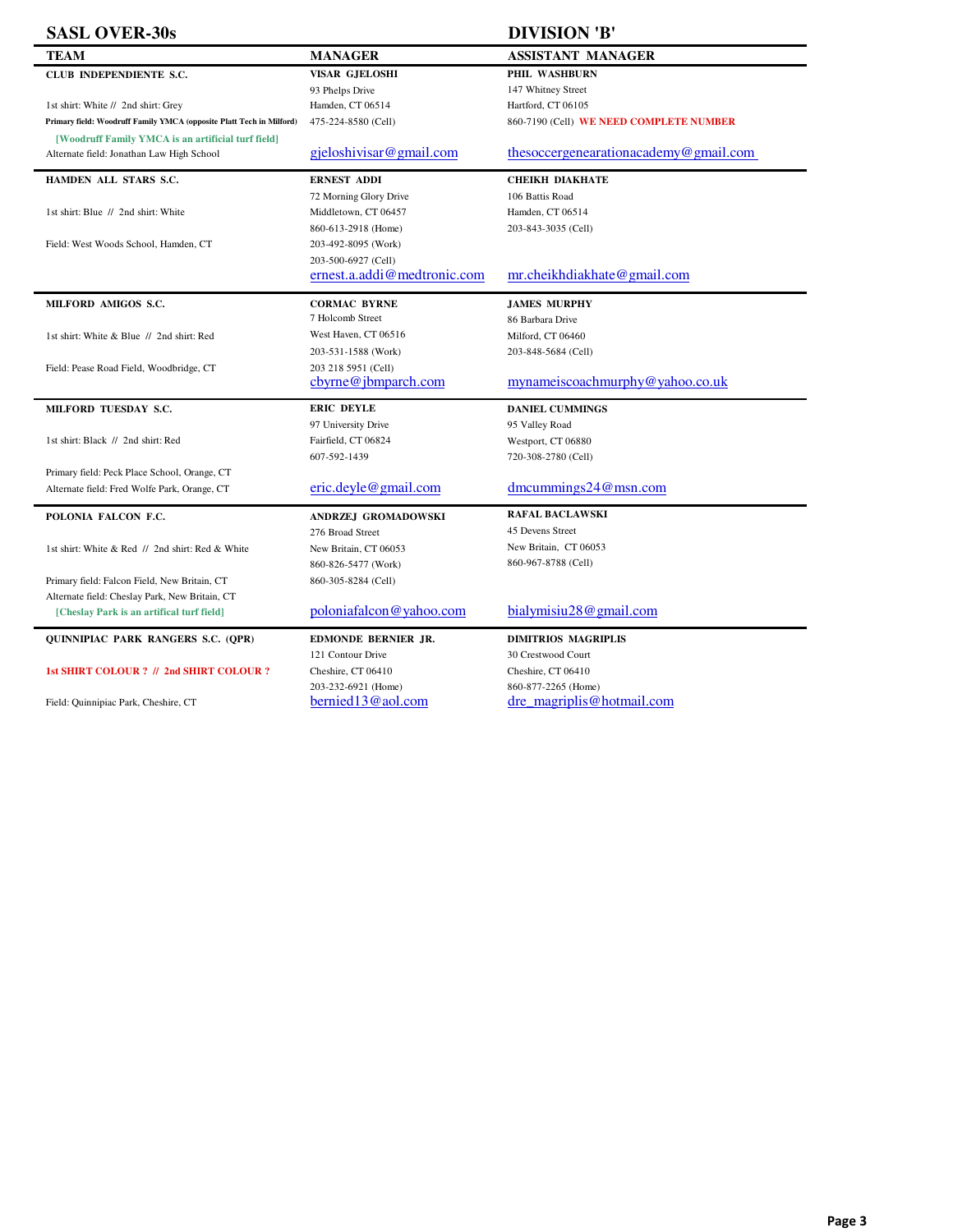| <b>SASL OVER-40s</b>                                                                                                |                                    | <b>DIVISION 'A'</b>           |
|---------------------------------------------------------------------------------------------------------------------|------------------------------------|-------------------------------|
| TEAM                                                                                                                | <b>MANAGER</b>                     | <b>ASSISTANT MANAGER</b>      |
| FAIRFIELD G.A.C. S.C.                                                                                               | <b>JAMIE POFF</b>                  | <b>SETH COHEN</b>             |
|                                                                                                                     | 70 Maple Drive                     | 208 Papermill Lane            |
| 1st shirt: White // 2nd shirt: Green                                                                                | Fairfield, CT 06824                | Fairfield, CT 06824           |
| Primary field: Fairfield Ludlowe High School, Fairfield, CT                                                         | 203-292-6277 (Home)                | 646-573-0012 (Cell)           |
| [Fairfield Ludlowe High School is an artifical turf field]                                                          | 203-339-2107 (Cell)                |                               |
| Alternate field: Warde High School, Fairfield, CT                                                                   |                                    |                               |
| [Warde High School is an artifical turf field]                                                                      | jamie poff@yahoo.com               | swcohen00@hotmail.com         |
| <b>GREENWICH ARSENAL S.C.</b>                                                                                       | <b>ALEX DIXON</b>                  | <b>JOE GOTTSCHALK</b>         |
|                                                                                                                     | 31 Summit Rd                       | 50 Iron Gate Road             |
| 1st shirt: Red // 2nd shirt: Grey                                                                                   | Riverside, CT 06878                | Stamford, CT 06903            |
|                                                                                                                     | 203-209-4185 (Cell)                | 201-675-1551 (Cell)           |
| Primary field: Greenwich High School, Turf #3, Greenwich, CT                                                        |                                    |                               |
| [Greenwich High School is an artifical turf field]                                                                  | ralexanderdixon@gmail.com          | $\text{g}$ joe271@yahoo.com   |
| Alternate field: Central Middle School, Greenwich, CT                                                               |                                    |                               |
| <b>GREENWICH GUNNERS S.C</b>                                                                                        | <b>MARK BELLAMY</b>                | <b>CORY MIMS</b>              |
|                                                                                                                     | 58 Bartina Lane                    | 42 Old Rock Lane              |
| 1st shirt: Red & Black // 2nd shirt: Grey                                                                           | Stamford, CT 06902                 | Norwalk, CT 06850             |
|                                                                                                                     | 203-964-7906 (Cell)                | 203-531-1815 (Cell)           |
| Primary field: Cos Cob Park, Greenwich, CT                                                                          |                                    |                               |
| [Greenwich Cos Cob Park is an artifical turf field]                                                                 | bellsgunners@aol.com               | corymims1@gmail.com           |
| Alternate field: Greenwich High School, Greenwich, CT                                                               |                                    |                               |
| [Greenwich High School is an artifical turf field]                                                                  |                                    |                               |
| <b>GREENWICH PUMAS MASTERS S.C.</b>                                                                                 | <b>CARLOS GALINDO</b>              | <b>DANIEL BRUZZONE</b>        |
|                                                                                                                     | 23 Shore Acre Drive                | 90 Riverside Lane             |
| 1st shirt: Red // 2nd shirt: Dark Grey                                                                              | Old Greenwich, CT 06870            | Riverside, CT 06878           |
| Primary field: Cos Cob Park, Greenwich, CT                                                                          | 917-607-7032 (Cell)                | 201-220-8351 (Cell)           |
| [Greenwich Cos Cob Park is an artifical turf field]                                                                 | 646-496-5171 (Cell)                |                               |
| Alternate field: Greenwich High School, Greenwich, CT                                                               | $carlos.galindo@ca-cib.com$        | daniel.bruzzone@gmail.com     |
| [Greenwich High School is an artifical turf field]                                                                  |                                    |                               |
| HENRY C. REID F.C.                                                                                                  | <b>ROBERT FRANCHINI</b>            | <b>MARCO PETRINI</b>          |
|                                                                                                                     | 2682 Burr Street                   | 411 Crestwood Road            |
| 1st shirt: Black // 2nd shirt: White                                                                                | Fairfield, CT 06824                | Fairfield, CT 06824           |
| Field: Fairfield Ludlowe High School, Fairfield, CT                                                                 | 203-751-3695 (Cell)                | 203-255-7590 (Home)           |
| [Fairfield Ludlowe High School is an artifical turf field]                                                          |                                    | 203-513-2763 (Work)           |
|                                                                                                                     |                                    | 203-434-5588 (Cell)           |
|                                                                                                                     | rsrfranchini@yahoo.com             | marcopet62@gmail.com          |
| NEW HAVEN AMERICANS S.C.                                                                                            | <b>JAMES TAYLOR</b>                | MICHELANGELO (MIKE) ARMELLINO |
|                                                                                                                     | 45 Hobart Street                   | 91 Morris Street              |
| 1st shirt: White // 2nd shirt: Black                                                                                | New Haven, CT 06511                | West Haven, CT 06516          |
|                                                                                                                     | 203-776-9591 (Home)                | 203-676-5687 (Cell)           |
| Field: Peck Place School, Orange, CT                                                                                | 203-776-4995 (Work)                |                               |
|                                                                                                                     | 203-507-5753 (Cell)                |                               |
|                                                                                                                     | maya1269@msn.com                   | armellino1@comcast.net        |
| <b>NORWALK MARINERS S.C.</b>                                                                                        | <b>TED CENATIEMPO</b>              | AL BOCCANFUSO                 |
|                                                                                                                     | 14 Raynor Place                    | 7 Fourth Street               |
| 1st shirt: Sky Blue // 2nd shirt: Pink                                                                              | Trumbull, CT 06611                 | East Norwalk, CT 06855        |
|                                                                                                                     | 203-445-0066 (Home)                | 203-854-9674 (Home)           |
| Field: Nathan Hale Middle School, Norwalk                                                                           | 203-627-6389 (Cell)                | 203-515-2637 (Cell)           |
|                                                                                                                     | tcenatiempo0066@charter.net        | alb@stratatech.net            |
|                                                                                                                     |                                    |                               |
| STORM F.C.                                                                                                          | <b>SCOTT HOPPER</b>                | <b>ADAM DUARTE</b>            |
|                                                                                                                     | 160 Roseville Road                 | 136 Pear Tree Pin Road        |
| 1st shirt: Black // 2nd shirt: White                                                                                | Westport, CT 06880                 | Darien, CT 06820              |
| Primary field: Wakeman Park, Westport, CT                                                                           | 203-952-9697 (Cell)                | 917-544-8643 (Cell)           |
| [Wakeman Park has an artifical turf field & grass fields]<br>Alternate field: Coleytown Middle School, Westport, CT | the lhopp@gmail.com                | adamaduarte@yahoo.com         |
|                                                                                                                     |                                    |                               |
| VASCO DA GAMA C.C.                                                                                                  | JOAO (JOHN) GIL<br>8 Council Drive | PETE SILVA<br>3 June Drive    |
| 1st shirt: Black // 2nd shirt: White                                                                                | Oxford, CT 06478                   | Oxford, CT 06478              |
|                                                                                                                     | 203-948-7250 (Home)                | 203-888-4898 (Home)           |
| Primary field: Veterans Memorial Park, Field #2 (Upper)                                                             | 203-747-1634 (Cell)                | 203-589-6829 (Cell)           |
| Alternate field: Veterans Memorial Park, Field #1 (Lower)                                                           |                                    |                               |
| [Veterans Memorial Park, Bridgeport, CT are artifical turf fields]                                                  | jtaagil@aol.com                    | $porkchp007@$ aol.com         |
|                                                                                                                     |                                    | <b>CONTINUED</b>              |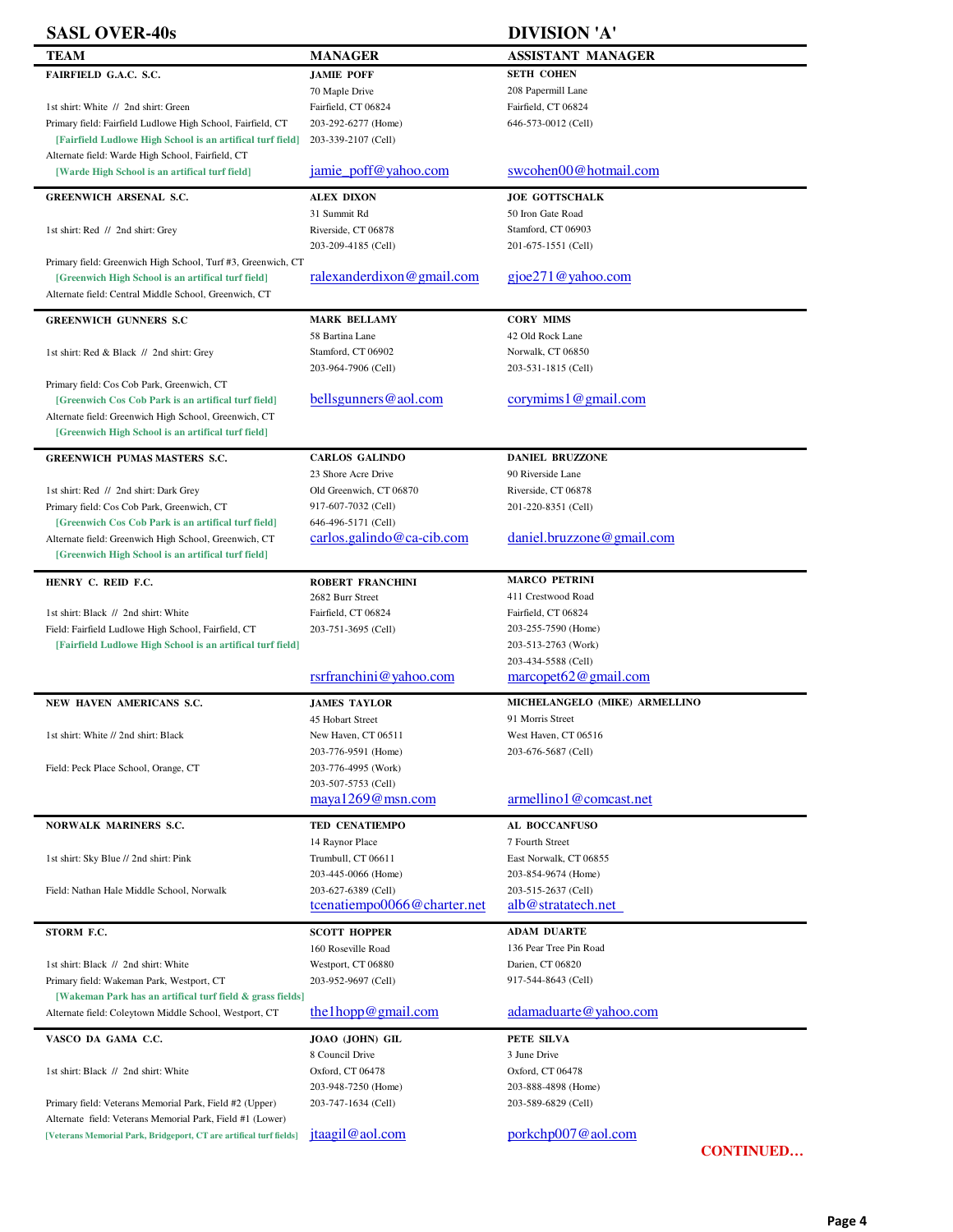### **SASL OVER-40s DIVISION 'A'**

**WATERBURY ALBANIANS S.C. ART CELAJ ABIB MERSINI**

1st shirt: White // 2nd shirt: Red & Black Brookfield, CT 06804 Morris, CT 06763

Primary field: Brookfield High School, Brookfield, CT 203-627-5261 (Cell) 860-417-9355 (Work)<br>Alternate field: Bucks Hill Park, Waterbury, CT arthurcela@sbcglobal.net lab-33@live.com Alternate field: Bucks Hill Park, Waterbury, CT

22 Logging Trail Lane 30 Burgess Road 203-734-4009 (Home) 860-567-3342 (Home)

### **TEAM MANAGER MANAGER ASSISTANT MANAGER**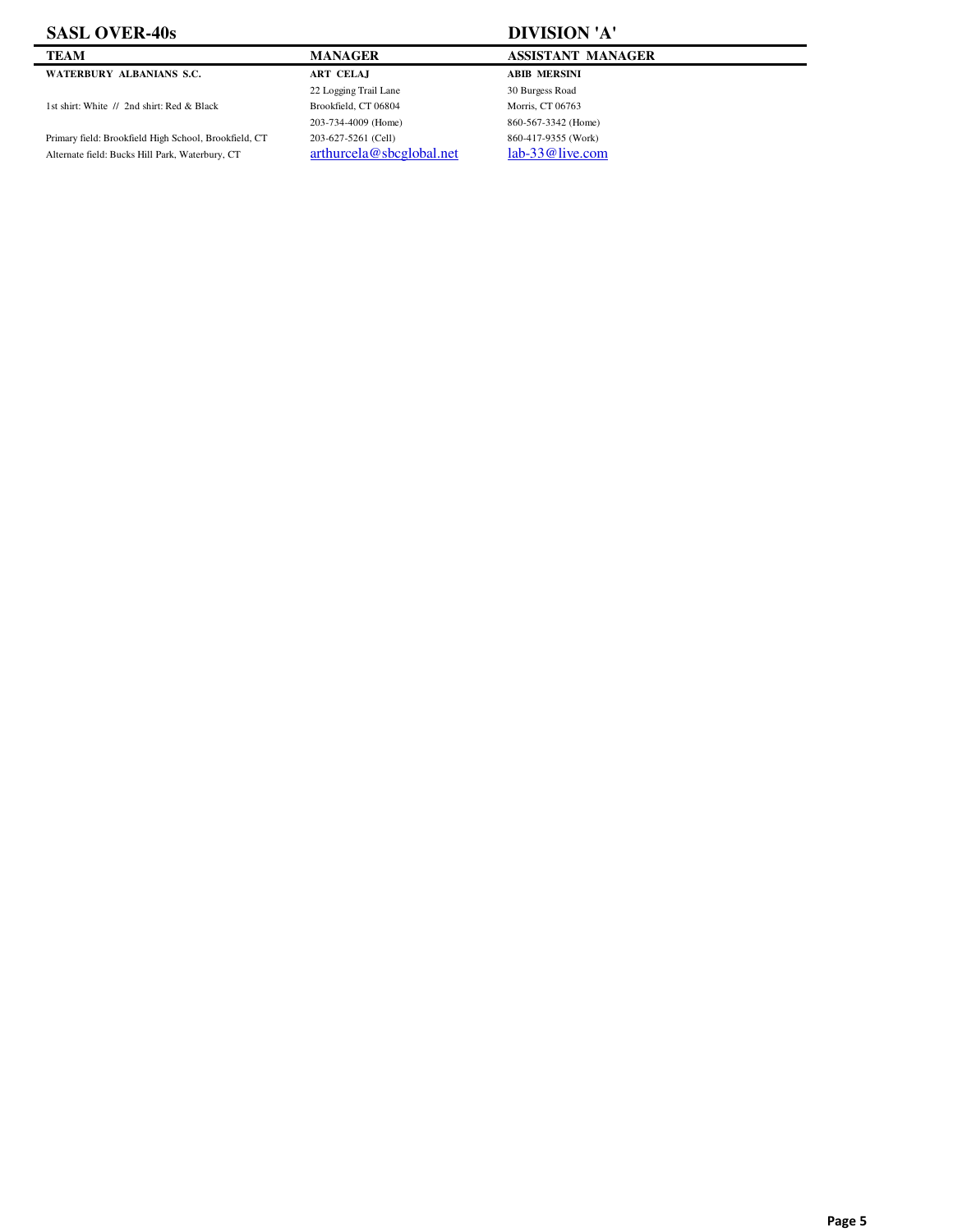| <b>SASL OVER-40s</b>                                                   |                                 | <b>DIVISION 'B'</b>         |
|------------------------------------------------------------------------|---------------------------------|-----------------------------|
| TEAM                                                                   | <b>MANAGER</b>                  | <b>ASSISTANT MANAGER</b>    |
| DERBY QUITUS S.C.                                                      | JUAN CARLOS FIALLOS, Sr.        | <b>HUMPHRY LEMA</b>         |
|                                                                        | 126 South Cliff Street          | 138 Olivia Street           |
| 1st shirt: Blue & Red // 2nd shirt: White                              | Ansonia, CT 06401               | Derby, CT 06418             |
|                                                                        | 203-734-8288 (Home)             | 203-734-2136 (Home)         |
| Primary field: Witek Park, Derby, CT                                   | 203-627-8608 (Cell)             |                             |
| Alternate field: Bradley School, Derby, CT                             | jcfiallos@att.net               | $ldu37@$ vahoo.com          |
| ELPS F.C.                                                              | STEPHEN (STEVE) FLYNN           | <b>GREG BURKE</b>           |
|                                                                        | 124 Constitution Street, Unit 3 | 16 Birch Lane               |
| 1st shirt: Dark Green // 2nd shirt: White                              | Wallingford, CT 06492           | Madison, CT 06443           |
|                                                                        | 203-949-0696 (Home)             | 203-245-3410 (Home)         |
| Field: Woodhouse Avenue, Wallingford, CT                               | 860-290-6121 (Work)             | 203-245-5924 (Work)         |
|                                                                        | 203-430-0959 (Cell)             | 203-848-5327 (Cell)         |
|                                                                        | stan $4171134@$ att.net         | deiseboy@sbcglobal.net      |
| <b>NORTH BRANFORD S.C.</b>                                             | <b>DARREN McINTYRE</b>          | <b>Ed Silva</b>             |
|                                                                        | 2675 Bost Post Road             | 143 Gina Lane               |
| 1st shirt: Yellow // 2nd shirt: Blue                                   | Guilford, CT 06437              | Guilford, CT 06437          |
|                                                                        | 203-435-0298 (Cell)             | 203-518-2737 (Cell)         |
| Primary field: North Farms Park, North Branford, CT [spring]           |                                 |                             |
| Alternate field: North Branford High School, North Branford, CT [fall] | DarrenMcIntyre@outlook.com      | esilva9@hotmail.com         |
| <b>NORTH HAVEN S.C.</b>                                                | <b>STEVE BLUMENTHAL</b>         | R.J. NOTARO                 |
|                                                                        | 49 Winchester Drive             | 128 Shawmut Avenue          |
| 1st shirt: Maroon // 2nd shirt: White                                  | North Haven, CT 06473           | North Haven, CT 06473       |
|                                                                        | 203-239-4929 (Home)             | 203-239-0296 (Home)         |
| Primary field: Ridge Road, Elementary School, North Haven, CT          | 203-255-8455 (Work)             | 203-239-1641 (Work)         |
| Alternate field: Memorial Field, North Haven, CT                       | 203-215-2555 (Cell)             | 203-605-8434 (Cell)         |
|                                                                        | sblumenthal4@gmail.com          | rnotaro517@aol.com          |
| PAN-ZONES S.C.                                                         | <b>RYAN D. LUCAS</b>            | <b>JOSE M. SANCHEZ</b>      |
|                                                                        | 400 Prospect Street             | 195 Goose Lane              |
| 1st shirt: Orange & Black // 2nd shirt: Blue & Red                     | Plantsville, CT 06479           | Tolland, CT 06489           |
|                                                                        | 860-798-9076 (Cell)             | 860-202-6252 (Cell)         |
| Primary field: Stanley Quarter Park, New Britain, CT                   | ryanlucas@outback.com           | sanchezj $711@$ gmail.com   |
|                                                                        |                                 |                             |
| SOUTHEAST ROVERS S.C.                                                  | <b>CARLO POLIMENI</b>           | <b>BRIAN COLE</b>           |
|                                                                        | 471 Boston Post Road            | 26 Wychwood Road            |
| 1st shirt: Navy Blue // 2nd shirt: White                               | Waterford, CT 06385             | Old Lyme, CT 06371          |
|                                                                        | 860-460-3057 (Cell)             | 860-961-8732 (Cell)         |
| Primary field: Spera Park, Waterford, CT                               |                                 |                             |
| Alternate field: New London High School, New London, CT                | cpoli41850@aol.com              | brain@qpt.biz               |
| [New London High School is an artifical turf field]                    |                                 |                             |
| STAMFORD UNITED S.C.                                                   | <b>BRETT SZCZESNY</b>           | <b>DAVID McCALL</b>         |
|                                                                        | 85 Harpsichord Turnpike         | 33 Old Wagon Road           |
| 1st shirt: Dark Blue // 2nd shirt: White                               | Stamford, CT 06903              | Wilton, CT 06897            |
|                                                                        | 203-359-8054 (Home)             | 203-529-5467 (Home)         |
| Field: West Beach Field, Stamford, CT                                  | 203-222-4302 (Work)             | 203-719-5467 (Work)         |
|                                                                        | 203-980-6637 (Cell)             | 203 569-9509 (Cell)         |
|                                                                        | shezman $11@$ gmail.com         | mecall di @ yahoo.com       |
| WALLINGFORD MORELIA S.C.                                               | <b>JOEL DOMINGUEZ</b>           | <b>OCTAVIO DOMINGUEZ</b>    |
|                                                                        | 154 Cherry Street               | 2 Nichols Street            |
| 1st shirt: Red/Yellow // 2nd shirt: Black/Grey                         | Wallingford, CT 06492           | Wallingford, CT 06492       |
|                                                                        | 203-213-6256 (Cell)             | 203-804-1561 (Cell)         |
| Primary field: Woodhouse Field #2, Wallingford, CT                     |                                 |                             |
| Alternate field: Pragemann Park, Wallingford, CT                       | jdominguez@choate.edu           | octavio.dominguez@nucor.com |
|                                                                        |                                 |                             |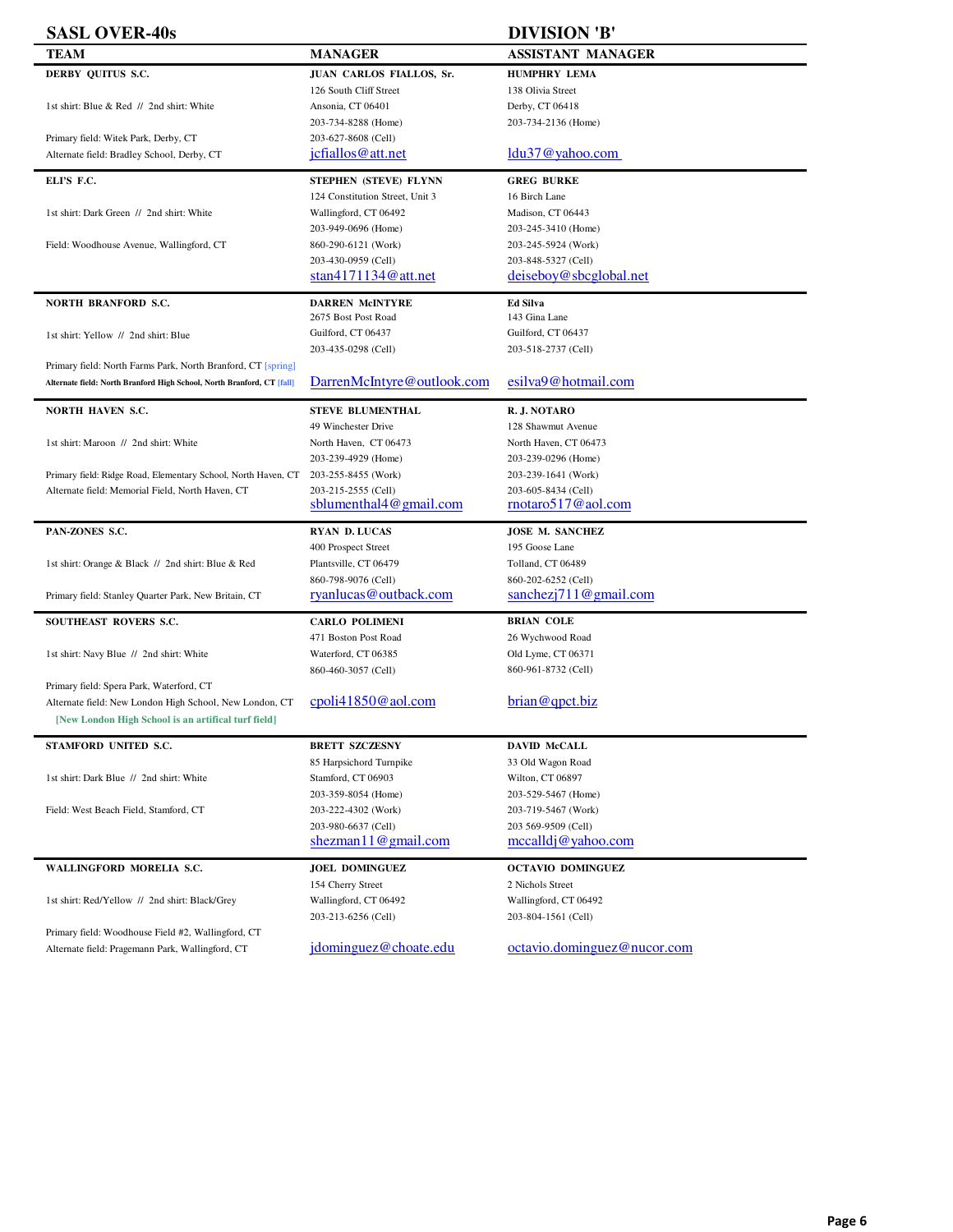| <b>SASL OVER-50s</b>                                                                                         |                                            | <b>DIVISION 'A'</b>                              |
|--------------------------------------------------------------------------------------------------------------|--------------------------------------------|--------------------------------------------------|
| <b>TEAM</b>                                                                                                  | <b>MANAGER</b>                             | <b>ASSISTANT MANAGER</b>                         |
| <b>CHESHIRE AZZURRI S.C.</b>                                                                                 | ZAVOSH (ZAV) KOHAN                         | ANDY ALDO                                        |
|                                                                                                              | 230 Patton Drive                           | 45 Pine Brook Court                              |
| 1st shirt: White // 2nd shirt: Blue                                                                          | Cheshire, CT 06410                         | Cheshire, CT 06410                               |
|                                                                                                              | 203-206-4410 (Cell)                        | 203-710-0983 (Cell)                              |
| Field: Quinnipiac Recreation Fields, Cheshire, CT                                                            | zavoshk@yahoo.com                          | aaldosoc@aol.com                                 |
| <b>CHESHIRE UNITED S.C.</b>                                                                                  | <b>LOU MENDONCA</b>                        | <b>MATIN KARBASSIOON</b>                         |
|                                                                                                              | 65 Wyndemere Court                         | <b>ADDRESS?</b>                                  |
| 1st shirt: Red // 2nd shirt: Royal Blue                                                                      | Cheshire, CT 06410                         | <b>TELEPHONE?</b>                                |
|                                                                                                              | 203-272-7141 (Home)                        |                                                  |
| Field: Quinnipiac Recreation Fields, Cheshire, CT                                                            | 860-681-9349 (Work)<br>mjustmatt@cox.net   | matinabadani@yahoo.com                           |
|                                                                                                              |                                            |                                                  |
| DYNAMO F.C.                                                                                                  | <b>ILYA VATMAN</b>                         | <b>MIKE MORRIS</b>                               |
| 1st shirt: Blue // 2nd shirt: White                                                                          | 2181 Long Ridge Road<br>Stamford, CT 06903 | 107 Concord Avenue<br>White Plains, NY 10606     |
| Primary field: Wakeman Park, Westport, CT                                                                    | 203-517-6983 (Cell)                        | 914-548-7697 (Cell)                              |
| [Wakeman Park has an artifical turf field & grass fields]                                                    |                                            |                                                  |
| Alternate field: Coleytown Middle School, Westport, CT                                                       | ilyavatman@yahoo.com                       | mikemorris $1998@$ vahoo.com                     |
| <b>GREENWICH ARSENAL S.C.</b>                                                                                | <b>STEVE BRETSCHGER</b>                    | <b>JIM KABA</b>                                  |
|                                                                                                              | 33 Mary Lane                               | 19 5th Street, Floor 2                           |
| 1st shirt: Red // 2nd shirt: Grey                                                                            | Riverside, CT 06878                        | Stamford, CT 06905-5013                          |
|                                                                                                              | 203 637-1882 (Home)                        | 203-667-5838 (Cell)                              |
| Primary field: Greenwich High School, Greenwich, CT                                                          | 203 559-2085 (Cell)                        |                                                  |
| [Greenwich High School is an artifical turf field]                                                           |                                            |                                                  |
| Alternate field: Western Middle School, Greenwich, CT                                                        | psbsct@aol.com                             | ckaba@optonline.net                              |
| <b>GREENWICH GUNNERS S.C.</b>                                                                                | <b>STEPHEN CAHILL</b>                      | <b>MARK BELLAMY</b>                              |
|                                                                                                              | 20 Church Street A26                       | 58 Bartina Lane                                  |
| 1st shirt: Red // 2nd shirt: Grey                                                                            | Greenwich, CT 06830                        | Stamford, CT 06902                               |
|                                                                                                              | 610-248-0205 (Cell)                        | 203-964-7906 (Cell)                              |
| Primary field: Cos Cob Park, Greenwich CT<br>[Cos Cob Park is an artifical turf field]                       | cahill.stephen@gmail.com                   | bellsgunners@aol.com                             |
| Alternate field: Greenwich High School, Greenwich CT                                                         |                                            |                                                  |
|                                                                                                              |                                            |                                                  |
| [Greenwich High School is an artifical turf field]                                                           |                                            |                                                  |
| <b>GREENWICH PUMAS LEGENDS S.C.</b>                                                                          | <b>MARCO VIOLA</b>                         | <b>DANIEL OTERO</b>                              |
|                                                                                                              | 19 West Putnam Avenue                      | 14 Eagles Bluff                                  |
| 1st shirt: Blue // 2nd shirt: Red                                                                            | Greenwich, CT 06830                        | Rye Brook, NY 10573                              |
|                                                                                                              | 203-637-7864 (Work)                        | 914-937-2821 (Home)                              |
| Primary field: Cos Cob Park                                                                                  | 203-537-1005 (Cell)                        | 203-719-8565 (Work)                              |
| Alternate field: Greenwich High School, Greenwich, CT                                                        |                                            | 917-834-6295 (Cell)                              |
| [Greenwich High School is an artifical turf field]                                                           | marcoviola@aol.com                         | greenwichpumas.am@gmail.com                      |
| <b>GUILFORD BLACK EAGLES S.C.</b>                                                                            | <b>TOM KARASAY</b>                         | <b>JOSE LEITE</b>                                |
|                                                                                                              | 74 Magna Lane                              | 117 Roger Road                                   |
| 1st shirt: White // 2nd shirt: Red                                                                           | Westbrook, CT 06498                        | New Haven, CT 06515                              |
|                                                                                                              | 860-399-7799 (Home)                        | 203-389-9799 (Home)                              |
| Primary field: Calvin Leete School, Guilford, CT                                                             | 203-786-8203 (Work)                        | 203-688-9588 (Work)                              |
| Alternate field: Guilford High School, Guilford, CT                                                          | 860-575-1443 (Cell)<br>ceylan3@comcast.net | 203-273-6828 (Cell)<br>$jose.$ leite @ ynhh. org |
|                                                                                                              |                                            |                                                  |
| POLONIA FALCON STARS F.C.                                                                                    | ANDRZEJ GROMADOWSKI                        | <b>ANDY GUZIEWICZ</b>                            |
|                                                                                                              | 276 Broad Street                           | 12 Rackett Lane                                  |
| 1st shirt: White // 2nd shirt: Red                                                                           | New Britain, CT 06053                      | Essex, CT 06426                                  |
| Primary field: Falcon Field, New Britain, CT                                                                 | 860-826-5477 (Work)<br>860-305-8284 (Cell) | 860-581-3421 (Cell)                              |
| Alternate field: Stanley Quarter Park, New Britain, CT                                                       | andrzejpolskiexpress@yahoo.com             | awguziewicz@gmail.com                            |
|                                                                                                              | <b>JAIME CORREIA</b>                       | <b>JOHN F. RODRIGUES</b>                         |
| VASCO DA GAMA C.C.                                                                                           | 825 Valley Road                            | 86 Edgemoor Road                                 |
| 1st shirt: White // 2nd shirt: Black                                                                         | Fairfield, CT. 06825                       | Bridgeport, CT 06606                             |
| Primary field: Nike Recreation Fields ('Nike Site'), Shelton, CT                                             | 203-371-5821 (Home)                        | 203-374-9079 (Home)                              |
| Alternate field: Veterans Memorial Park, Madison Avenue, Bridgeport, CT                                      | 203-243-7783 (Cell)                        | 203-521-4518 (Cell)                              |
| [Veterans Memorial Park is an artifical turf field]                                                          | jaimedpcorreia@yahoo.com                   | johnrod64@live.com                               |
| WILTON WOLVES S.C.                                                                                           | <b>COLLIN HAN</b>                          | <b>JEFFERY KUFFEL</b>                            |
|                                                                                                              | 20 Casement Street                         | 376 Highland Avenue                              |
| 1st shirt: Red // 2nd shirt: White                                                                           | Darien, CT 06820                           | Norwalk, CT 06854                                |
| Primary field: Kristine Lilly Field, Wilton (High School)<br>Alternate field: Middlebrook School, Wilton, CT | 203-826-8106 (Home)<br>203-243-5775 (Cell) | 203-223-8103 (Home)<br>203-223-8103 (Cell)       |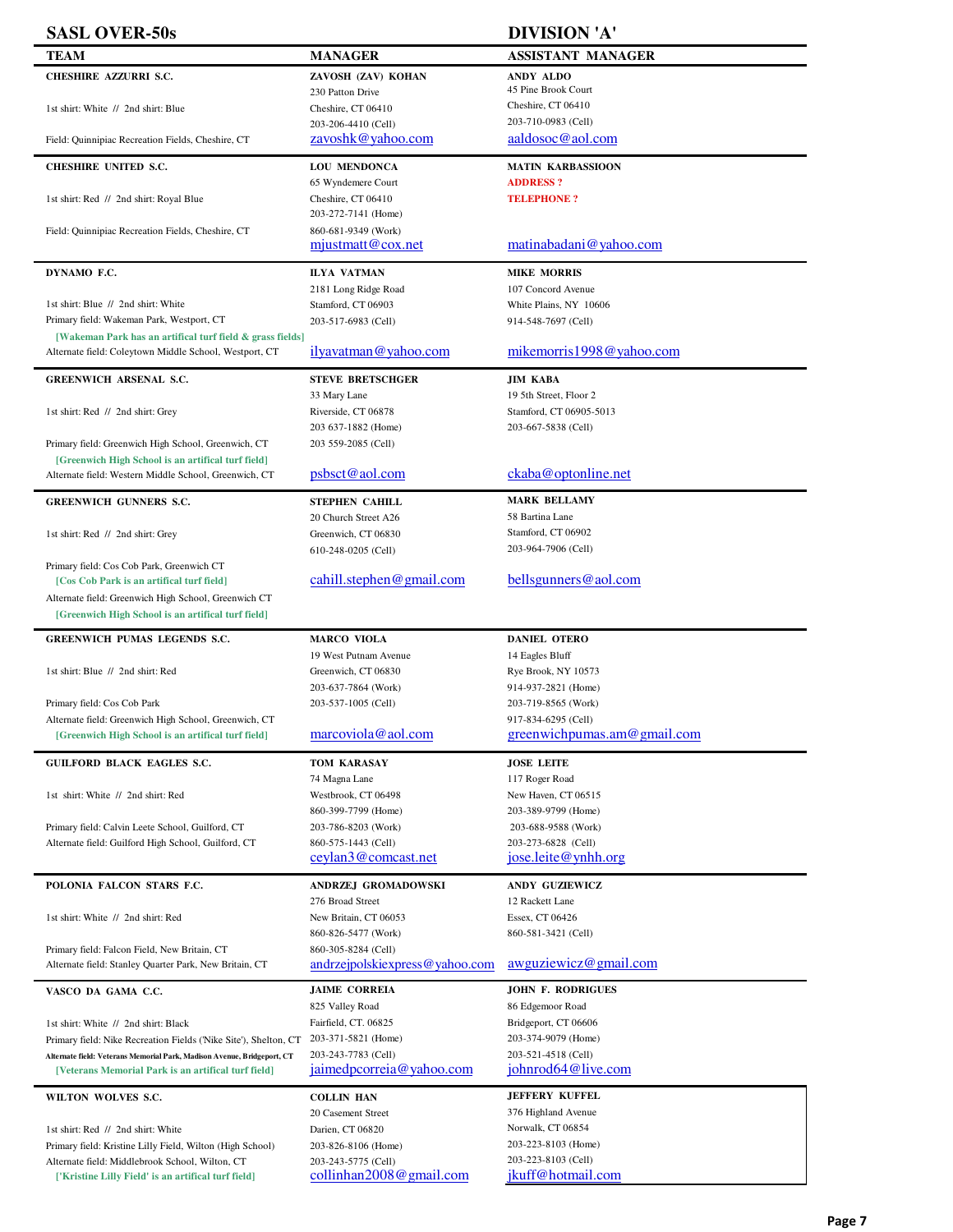| <b>SASL OVER-50s</b>                                            |                                      | <b>DIVISION 'B'</b>      |
|-----------------------------------------------------------------|--------------------------------------|--------------------------|
| TEAM                                                            | <b>MANAGER</b>                       | <b>ASSISTANT MANAGER</b> |
| BESA S.C.                                                       | <b>VEZIR MEMETI</b>                  | <b>SEDALI SEDALIU</b>    |
|                                                                 | 96 Woolston Street                   | 8 Tilson Lane            |
| 1st shirt: Red // 2nd shirt: White                              | Watertown, CT 06795                  | Sandy Hook, CT 06482     |
|                                                                 | 203-519-2639 (Cell)                  | 203-300-6043 (Home)      |
| Primary field: Bucks Hill Park, Waterbury, CT                   |                                      |                          |
| Alternate field: Wilby High School, Waterbury, CT               | vezirm@optonline.net                 | sedali.sedaliu@gmail.com |
| CLUB NAPOLI S.C.                                                | <b>GIGI GAROFANO</b>                 | <b>BRUNO RIZZACASA</b>   |
|                                                                 | 226 Old Post Road                    | 61 Cedar Hill Road       |
| 1st shirt: Light Blue // 2nd shirt: White                       | Northford, CT 06472-1039             | Milford, CT 06460        |
|                                                                 | 203-484-7977 (Home)                  | 203-783-3091 (Home)      |
| Field: North Farms Park, North Branford, CT                     | 203-231-8936 (Cell)                  |                          |
|                                                                 | tmgarof@comcast.net                  | Bruno.Rizzacasa@pb.com   |
| <b>EAST HAVEN S.C.</b>                                          | <b>DIEGO DUSSAN</b>                  | <b>JOSE BRANCO</b>       |
|                                                                 | 21 Borrmann Rd                       | 74 Laurel Hill Rd        |
| 1st shirt: Blue & White Stripes // 2nd shirt: White             | East Haven, CT 06512                 | Branford, CT 06405       |
|                                                                 | 203-648-7583 (Cell)                  | 203-627-3963 (Cell)      |
| Primary field: Moulthrop Street, East Haven, CT                 | $eki1004@$ yahoo.com                 | josebranco77@gmail.com   |
|                                                                 |                                      |                          |
| FAIRFIELD G.A.C. S.C.                                           | <b>LEE WAIBEL</b>                    | <b>JAMIE POFF</b>        |
|                                                                 | 27 Dora Circle                       | 70 Maple Drive           |
| 1st shirt: White // 2nd shirt: Green                            | Bridgeport, CT 06604                 | Fairfield, CT 06824      |
| Primary field: Fairfield Ludlowe High School, Fairfield, CT     | 203-615-4419 (Cell)                  | 203-292-6277 (Home)      |
| [Fairfield Ludlowe High School is an artifical turf field]      |                                      | 203-339-2107 (Cell)      |
| Alternate field: Warde High School, Fairfield, CT               |                                      |                          |
| [Warde High School is an artifical turf field]                  | $\frac{\text{carlig14@yahoo.com}}{}$ | jamie poff@yahoo.com     |
| <b>NORTH BRANFORD LEGENDS</b>                                   | <b>DON WINNICKI</b>                  | <b>BRUCE KELLY</b>       |
|                                                                 | 155 Austin Ryer Lane                 | 80 Pleasant Drive        |
| 1st shirt: Blue & White Striped // 2nd shirt: White             | Branford, CT 06405                   | Durham, CT 06422         |
|                                                                 | 203-315-1909 (Home)                  | 860-349-2340 (Home)      |
| Primary field: Northford Farms Park, North Branford             | 203-889-8773 (Cell)                  |                          |
| Alternate field: North Branford High School, North Branford, CT | $n$ bscsasl $21@$ gmail.com          | bruce.kelly@snet.net     |
| STAMFORD CITY S.C.                                              | <b>COLIN SAUNDERS</b>                | <b>PETER LOWE</b>        |
|                                                                 | 304 Sun Dance Road                   | 167 Shadow Ridge Road    |
| 1st shirt: Navy Blue // 2nd shirt: White                        | Stamford, CT 06905-1826              | Stamford, CT, 06905      |
|                                                                 | 203-391-4112 (Cell)                  | 203-461-8060 (Home)      |
| Field: West Beach Park, Stamford, CT                            |                                      | 1-914-524-1732 (Work)    |
| [West Beach Park is an artifical turf field]                    |                                      | 203-561-4099 (Cell)      |

l,

Î.